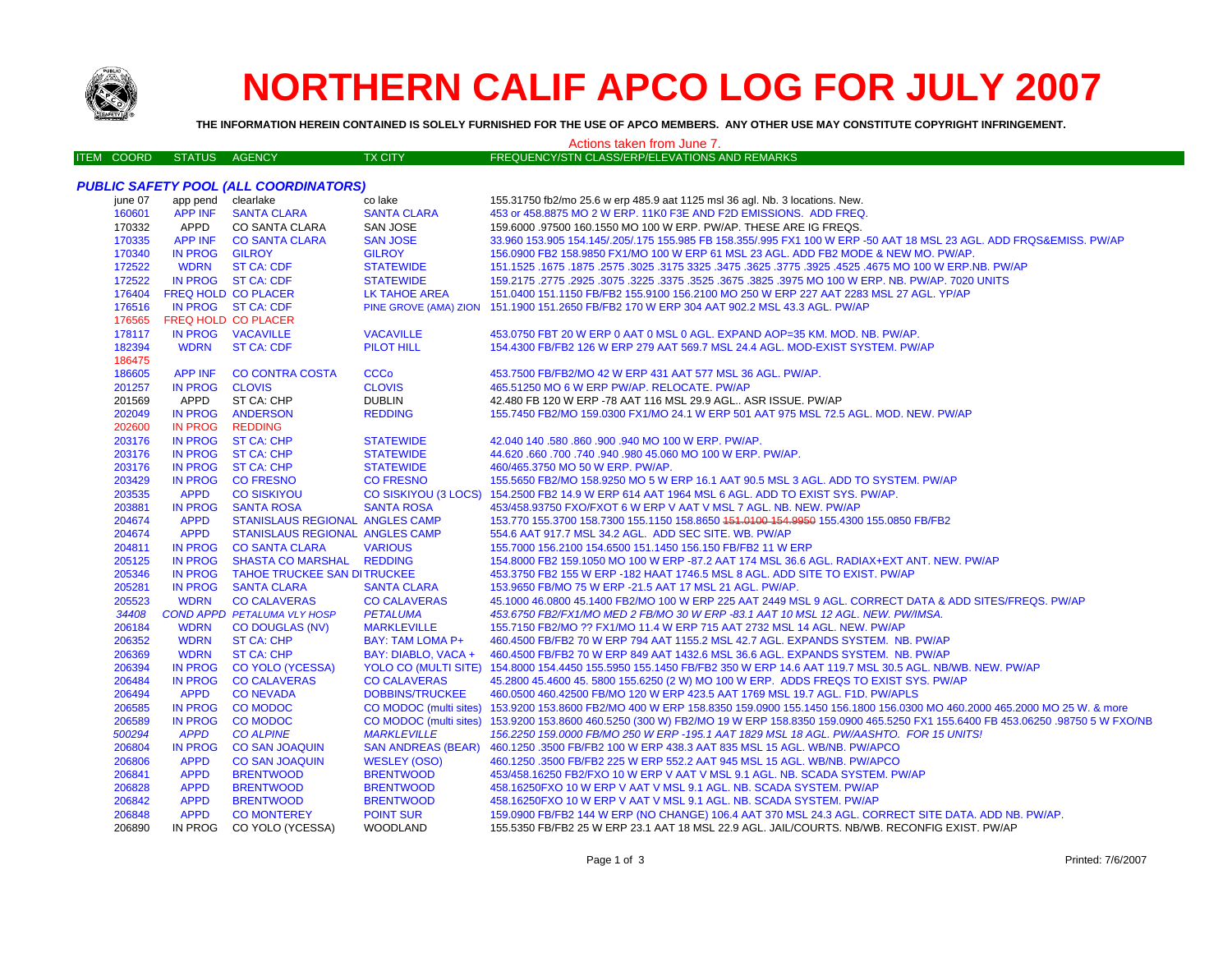### **ITEM COORD STATUS AGENCY TX CITY FREQUENCY/STN CLASS/ERP/ELEVATIONS AND REMARKS** Actions taken from June 7. APPD SAN JOSE SAN JOSE 460.4000 FB/FB2/MO 200 W ERP -9.8 AAT 26 MSL 88 AGL. ADD FREQ. PW/APD TULE INDIAN RESERVATION PORTERVILLE 460.2750 FB2/MO 40 W ERP @090 391.5 AAT 1069 MSL 26.2 AGL. NB. PW/AP (POLICE FUNCTIONS) APPD IN PROG TULE INDIAN RESERVATION PORTERVILLE 453.5000 FB2/MO 40 W ERP @090 391.5 AAT 1069 MSL 26.2 AGL. NB. PW/AP (COMMUNITY WATCH FUNCTIONS) APPD LINCOLN LINCOLN/ROCKLIN 155.0250 FB2/MO 155.6250 FX1/MO 180 W ERP 34.1 AAT 109 MSL 36.6 AGL. (BOTH F CURRENTLY IN USE) PW/AP.  *APPD DINUBA DINUBA 453/458.38750 MO 2 W ERP. NB. PW/AASHTO.* APPD WOODLAND WOODLAND 453/458.98750 FB/FXOT 6 W ERP 4.4 AAT 17 MSL 7 AGL. NB. DIGITAL. PW/AP IN PROG CO STANISLAUSS MODESTO 154.0250 MO 156.0000 FB/FB2 5 w erp 10.2 AAT 12 MSL 9.1AGL. NB. Honor farm. PW/AP  *APPD CLOVIS CLOVIS 453.66250 FB2/FX/MO 40 W ERP 44.4 AAT 110 MSL 43 AGL. NB. ADD 2ND CHNL. PW/AASHTO. APPD TULARE TULARE 154.3550 FB2/MO 155.0550 MO 100 W ERP -4.7 AAT 88 MSL 27 AGL. CONVERT FB TO FB2 ADD MO. WB. PW/IMSA. APPD CALISTOGA CALISTOGA 453/458.5250 FX2/FXO 25 W ERP -185 AAT 168 MSL 6.1 AGL. SCADA SYS. WB. PW/IMSA. APPD ROHNERT PARK ROHNERT PARK 154.1000 FB/FB2/MO 156.0450 MO 85 W ERP -53 AAT 31 MSL 27.1 AGL. ADDS STNS TO EXIST SYS. PW/IMSA. WB.???? APPD SOUTHERN CA EDISON EXETER/RICHGROVE 154.463750 FXO 500 W ERP ?? AAT 468 MSL 20 AGL. ADD TO SYSTEM. VNB DATA. IG/EWA APPD VISALIA THREE RIVERS 453.26250 FB2/MO 50 W ERP ?? AAT 971 MSL 12.1 AGL. NB. NEW. PW/AASHTO. 470-512 MHz POOL* IN PROG CO MARIN BODEGA 483.9500 .3750 484.8750 490.8000 488.9750 489.3250 .7000 490.1000 .7250CONTINUES FB/FB2 200 W ERP 39 AAT 218 MSL 30 AGL. ADD TO EXIST. YP/AP. IN PROG CO MARIN CO MARIN & SONOMA 483.6525 .1750 485.6250 484.2000 489.8500 FB2/MO 200 W ERP 566 AAT 745 MSL 60.7 AGL. NEW. PW/AP IN PROG CO MARIN *APPD CO SAN MATEO BRISBANE/FOST CI 488.88750 FB2/MO 157 W ERP -30.7 AAT 61 MSL 21.6 AGL. PW/IMSA. APPD CO SAN MATEO RDWOOD CI/FOST CI 488,53750 FB2/MO 157 W ERP@180 435 AAT 726 MSL 10 AGL. WB. PW/IMSA. APPD CO SAN MATEO BRISBANE/FOST CI 488.71250 FB2/MO 157 W ERP @320 15.2 AAT 61 MSL 8.2 AGL. WB. PW/IMSA. APPD CO SAN MATEO BRISBANE/FOST CI 488.86250 FB2/MO 157 W ERP@320 15.4 AAT 61 MSL 8.2 AGL. WB. PW/IMSA.* APPD MOBILE RELAY ASSOC LIVERMORE/SF/FAIRFAX 490.16250 FB6/FX1T/MO 500 W ERP 612 AAT 762 MSL 21 AGL. 3 SITES. NB. IG/PCIA. APPD MOBILE RELAY ASSOC LIVERMORE 483.33750 FB6/FX1T/MO 1 KW ERP 126 AAT 335 MSL 38 AGL. NB. IG/PCIA. APPD MOBILE RELAY ASSOC LOSGAT/LIV/SF/F'FAX 490.31250 FB6/FX1T/MO 1000 W ERP 708 AAT 1035 MSL 42 AGL. WB. IG/PCIA APPD MOBILE RELAY ASSOC SF/FAIRFAX 490.71250 FB6/FX1T/MO 250 W ERP 612 AAT 762 MSL 21 AGL. ADD NB FREQ. YB/EWA. APPD FAIRFIELD FAIRFIELD 482.88750 FB/FB2/MO 120 W ERP -63 AAT 6 MSL 20 AGL. WB. PW/AP. RESTORAL. APPD FAIRFIELD FAIRFIELD 483.16250 FB/FB2/FX1/MO 225 W ERP-63 AAT 73 MSL 24 AGL. CONCOLIDATE LIC & MAKE CORRECTIONS. PW/AP. LG SYS. APPD FAIRFIELD FAIRFIELD 483.08750 482.4625 482.36250 488.48750 FB/FB2/FX1/MO 225 W ERP -63 AAT 73 MSL 23.5 AGL. ADD FREQ, MODS,CORRECTS. PW/AP PD SYS. APPD FAIRFIELD FAIRFIELD 482.78750 482.51250 483.16250 FB/FB2/FX1/MO 225 W ERP -63 AAT 73 MSL 23.5 AGL. ADD FREQ & CORRECTIONS. PW/AP. FD SYS. APPD FAIRFIELD FAIRFIELD AS ABOVE, CONTINUES WITH ADDNL FIRE STATIONS. PW/AP. FD SYS. APPD MOBILE RELAY ASSOC SF/FAIRFAX 484.96250 FB6/FX1T/MO6 150 W ERP 612 AAT 762 MSL 15 AGL. NB. YG/EWA.

## *800 MHz PUBLIC SAFETY (GP, YP, GF, YF) & Comml Users*

| may 07   | app pend       | los banos              | los banos                | 858.71250 or 856.21250 or 858.21250 or 859.21250. listening. For MDC system. ?? Erp ?? Aat ?? Msl ?? Agl. |
|----------|----------------|------------------------|--------------------------|-----------------------------------------------------------------------------------------------------------|
| dec 06   | sta            | uc: berkeley           | berkeley                 | 867.8750 868.2125 mo 5 w erp. Gp/ap. Add ht channels.                                                     |
| $dec$ 06 | sta            | uc: davis              | davis                    | 868.8625 866.1750 mo 5 w erp. Gp/ap. Add ht channels.                                                     |
| 176408   | <b>WDRN</b>    | <b>ST CA: P&amp;R</b>  | PINE GROVE (ZION)        | 856.7375 858.7625 FB/FB2/FX1/MO 184 W ERP 282.9 AAT 902 MSL 43.3 AGL, ADD 2N CHNL MINOR MODS, GP/AP       |
| 180044   | <b>APP INF</b> | <b>CO NAPA</b>         | <b>BERRYESSA PK</b>      | 857-43750 FB 280 W ERP 647.2 AAT 932 MSL 6.1 AGL, ADD TO EXIST, GP/AP, MOB DATA,                          |
| 181958   | <b>APP INF</b> | <b>OAKLAND</b>         | <b>OAKLAND</b>           | 858.93750 FB2/FX1/MO 105 W ERP -3 AAT 91.4 MSL 18.9 AGL. ADD NEW FREQ. PW/AP                              |
| 202627   | IN PROG        | <b>STOCKTON</b>        | <b>STOCKTON</b>          | 856.23750 859.48750 FB/FB2/MO 75 W ERP 40.3 AAT 5.8 MSL 122 AGL. EXIST. ADD SITE. GP/AP                   |
| 203621   | <b>WDRN</b>    | ST CA: P&R             |                          |                                                                                                           |
| 205647   | <b>WDRN</b>    | <b>ST CA: P&amp;R</b>  | <b>HOLLISTER</b>         | 855.48750 856.93750 FB/FX1 49 W ERP 85.3 AAT 456 MSL 4.6 AGL, ADD TO SYSTEM, GP/AP                        |
| 205648   | <b>WDRN</b>    | <b>ST CA: DOT</b>      | <b>SHAVER LAKE (FRS)</b> | 856.76250 857.76250 FB/FB2/FX1 90 W ERP 555.3 AAT 2074.8 MSL 25.9 AGL, ADD TO SYS, GP/AP                  |
| 205856   | <b>WDRN</b>    | <b>ST CA: P&amp;R</b>  | <b>LA HONDA</b>          | 858,93750 FB/FX1 55 W ERP -182.9 AAT 152 MSL 9 AGL, ADD FREQ TO SYS, GP/AP,                               |
| 206155   | <b>APPD</b>    | CI/CO SAN FRANCISCO SF |                          | 858.23750 FB2/MO 200 W ERP 23 AAT 259 MSL 180 AGL, ADD NEW FREEQ, GP/AP                                   |
| 206156   | <b>APPD</b>    | CI/CO SAN FRANCISCO SF |                          | 858.23750 FB2/MO 200 W ERP 228 AAT 256 MSL 180 AGL, 5 LOCATIONS, ADD NEW FREQ. GP/AP                      |
| 206157   | <b>APPD</b>    | CI/CO SAN FRANCISCO SF |                          | 858,23750 FB2 220 W ERP 208 AAT 229 MSL 86 AGL, 4 LOCATIONS, GP/AP                                        |
| 140639   | <b>APPD</b>    | PROCOMM COMM           | VISALIA                  | 854.91250 855.56250 858.28750 FB2C/MO 140 W ERP 345 AAT 877 MSL 49 AGL. YB/EWA.                           |

# **\*\*\* All "pend app" pre-coordinations will expire 90 days after appearing in the LOG \*\*\* SHOWING YOUR AOP >40 KM IN HIGH-BAND OR >32 KM UHF REQUIRES ADDITIONAL JUSTIFICATION.**  ALL ELEVATIONS SHOWN ARE IN METERS.